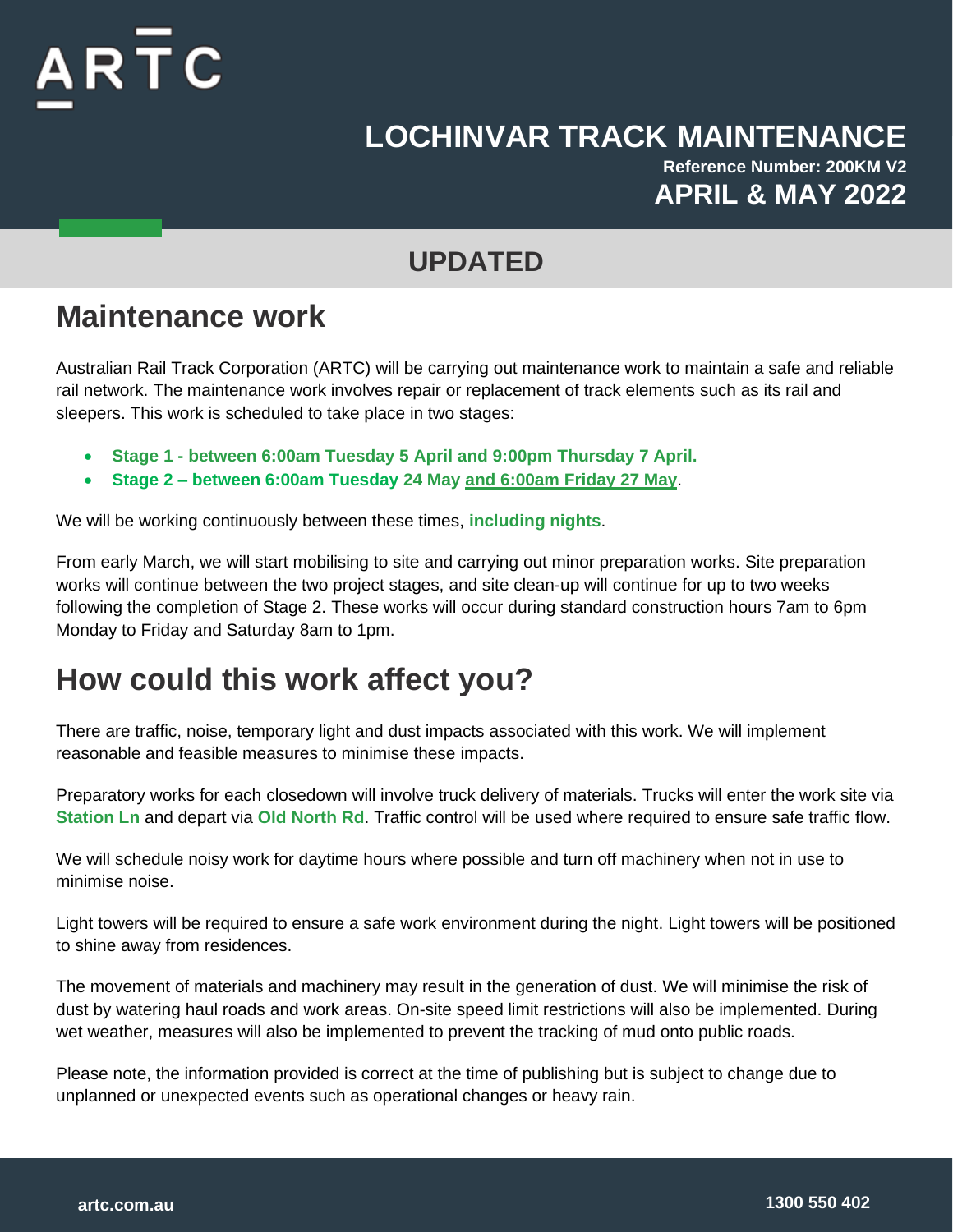# ARTC

The image below indicates the location of the maintenance work:



### **Our response to COVID-19**

For the latest information on our planned work please scan the QR code with your smartphone or QR code reader and scroll down to Track Work.

Rail is an essential service which facilitates the movement of freight across the country for the benefit of the Australian economy and jobs. This is a responsibility ARTC takes very seriously, and we are working hard to ensure we balance the challenge of ensuring the safety and reliability of a critical transport network, alongside our obligations to meet and respond to the current public health challenges associated with Covid-19. We are committed to adhering to the NSW Government guidelines and where practicable will implement additional control measures.



ARTC

#### **WANT TO KNOW MORE?**

ARTC is committed to working with landowners, communities, state and local government agencies as a vital part of our planning and consultation work, and we value your input. If you have any questions or comments, please let us know.

**1300 550 402 enviroline@ARTC.com.au artc.com.au**